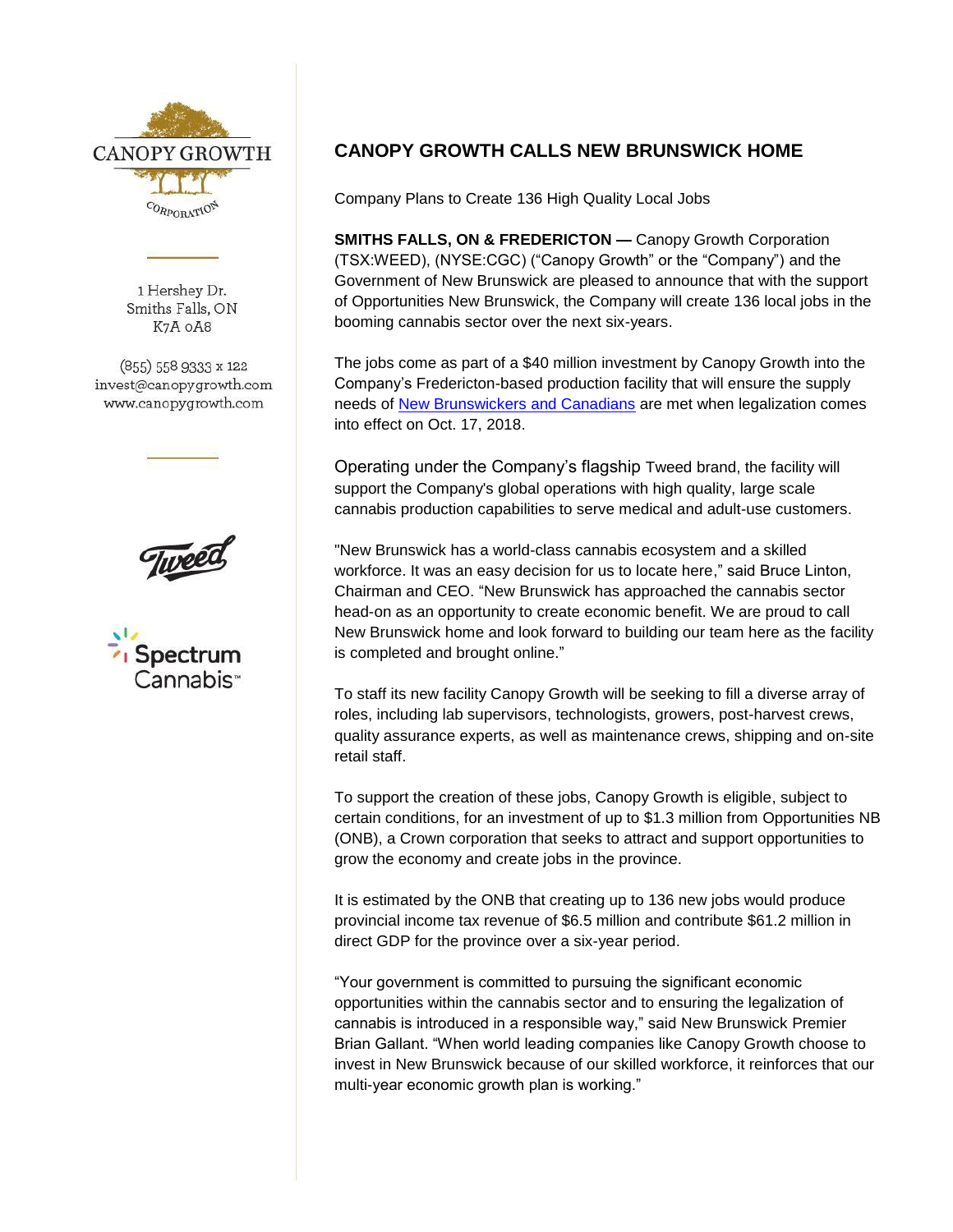ONB is projecting the creation of up to 3,000 new cannabis jobs in the province by the end of 2022.

Staying true to its longstanding commitment to Corporate Social Responsibility including partnerships with MADD Canada, the Canadian AIDS Society, Parent Action on Drugs, the University of British Columbia, and a commitment to contribute funds from all online cannabis oil sales to education, Canopy Growth partnered with the New Brunswick Liquor Corporation (ANBL) to roll out a [retail training program](https://www.newswire.ca/news-releases/canopy-growth--anbl-partner-to-create-comprehensive-cannabis-training-program-670152943.html) intended to educate and prepare Cannabis NB retail staff.

Here's to Future (Maritime) Growth.

## **Contacts:**

Media Relations Caitlin O'Hara [Caitlin.ohara@canopygrowth.com](mailto:Caitlin.ohara@canopygrowth.com) 613-291-3239

Investor Relations Tyler Burns [Tyler.burns@canopygrowth.com](mailto:Tyler.burns@canopygrowth.com) 855-558-9333 ex 122

Director: Bruce Linton [tmx@canopygrowth.com](mailto:tmx@canopygrowth.com)

## **About Canopy Growth Corporation**

Canopy Growth is a world-leading diversified cannabis and hemp company, offering distinct brands and curated cannabis varieties in dried, oil and Softgel capsule forms. From product and process innovation to market execution, Canopy Growth is driven by a passion for leadership and a commitment to building a world-class cannabis company one product, site and country at a time.

Canopy Growth has established partnerships with leading sector names including cannabis icon Snoop Dogg, breeding legends DNA Genetics and Green House seeds, and Fortune 500 alcohol leader Constellation Brands, to name but a few. Canopy Growth operates ten cannabis production sites with over 2.4 million square feet of production capacity, including over 500,000 square feet of GMP-certified production space. The Company has operations in nine countries across five continents. The Company is proudly dedicated to educating healthcare practitioners, conducting robust clinical research, and furthering the public's understanding of cannabis, and through its partly owned subsidiary, Canopy Health Innovations, has devoted millions of dollars toward cutting edge, commercializable research and IP development. Through partly owned subsidiary Canopy Rivers Corporation, the Company is providing resources and investment to new market entrants and building a portfolio of stable investments in the sector. From our historic public listing to our continued international expansion, pride in advancing shareholder value through leadership is engrained in all we do at Canopy Growth. For more information visit www.canopygrowth.com